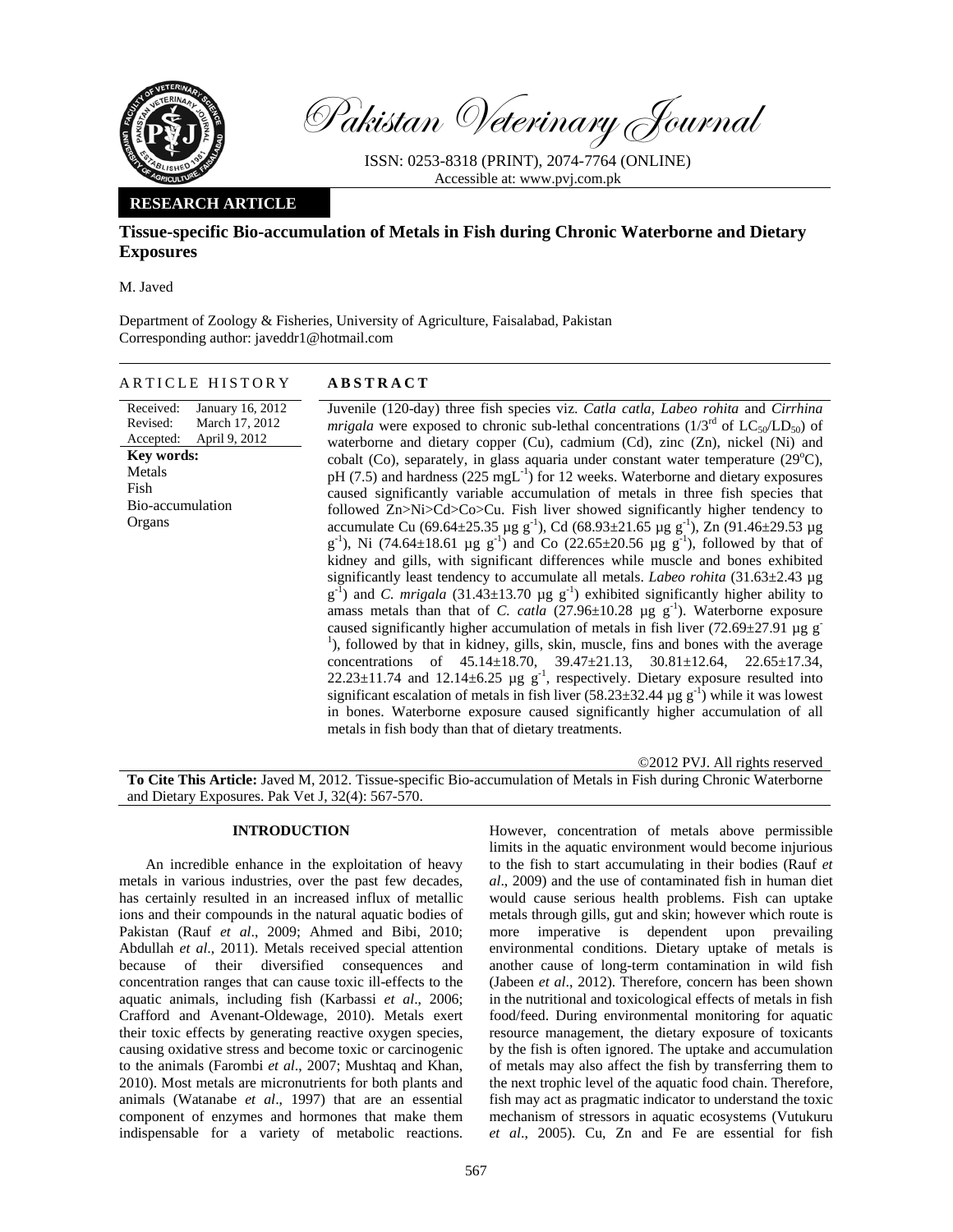the biological systems. Similar to the route of essential metals, non-essential ones, present in contaminated waters, are also taken up by the fish to accumulate in their tissues. Fish requires Cu as an essential element that can be obtained from water or/and diet. Cu is beneficial at low levels while may become potentially toxic at elevated concentrations (Ali *et al*., 2003**)**. Cd is highly toxic metal (Roesijadi and Unger, 1993) that can influence many physiological processes. Kamunde *et al*. (2002) reported fish tissues specific copper accumulation and its effect on fish growth. Despite substantial literature pertaining to metals uptake via gills or gut (Rauf *et al*., 2009), the relationship between these two routes of uptake are yet to be clearly determined.

In Pakistan the rivers have been polluted with heavy metals due to which fish fauna, including major carps have been affected badly. Therefore, to conserve these indigenous cyprinids in their natural habitats, it is indispensable to determine their inherent potentials for the uptake and accumulation of metals under chronic exposure of waterborne and dietary intakes.

### **MATERIALS AND METHODS**

The fingerlings of major carps viz. *Catla catla, Labeo rohita* and *Cirrhina mrigala* were acclimatized to laboratory conditions in glass aquaria for two weeks. After acclimatization, groups (n=10) of each fish species were exposed, separately, to sub-lethal concentrations (Table 1) of waterborne and dietary metals (Javed and Abdullah, 2004) in glass aquaria containing 60 liter water with three replications for each test dose for 12 weeks. Stock solutions of Cu, Cd, Zn, Ni and Co were prepared by dissolving exact amount of metal chlorides of Aldrich, USA viz. CuCl<sub>2</sub>.  $2H_2O$ , CdCl<sub>2</sub>.  $H_2O$ , ZnCl<sub>2</sub>, NiCl<sub>2</sub>.  $6H_2O$ ,  $CoCl<sub>2</sub>$ . 6H<sub>2</sub>O, separately, in de-ionized water. The stock solutions were diluted up to desired sub-lethal concentrations (Table 1) for each fish species. Total hardness of aquarium water was maintained at  $225\pm1.00$ mgL<sup>-1</sup> as CaCO<sub>3</sub> at pH 7.5 $\pm$ 0.05 and temperature of  $29 \pm 0.05$ °C.

**Table 1:** Exposure concentrations of waterborne and dietary metals to the fish

|    | Metal Fish species | Average Fish    | Waterborne                | Dietary            |  |
|----|--------------------|-----------------|---------------------------|--------------------|--|
|    |                    | Weight (g)      | Treatments                | <b>Treatments</b>  |  |
|    |                    |                 | $1/3$ of LC <sub>50</sub> | $1/3$ of $LD_{50}$ |  |
|    |                    |                 | $(mg L-1)$                | $(\mu g g^{-1})$   |  |
| Cu | Catla catla        | $7.32 \pm 0.71$ | 19.44                     | 57.06              |  |
|    | Labeo rohita       | $7.30 \pm 0.66$ | 24.24                     | 60.53              |  |
|    | Cirrhina mrigala   | $7.41 \pm 0.31$ | 20.07                     | 58.56              |  |
|    | Catla catla        | $7.13 \pm 0.21$ | 51.69                     | 57.74              |  |
| Cd | Labeo rohita       | 7.41±0.56       | 51.08                     | 60.69              |  |
|    | Cirrhina mrigala   | 7.33±0.21       | 51.47                     | 56.25              |  |
|    | Catla catla        | 7.46±0.71       | 17.32                     | 63.94              |  |
| Zn | Labeo rohita       | $6.98 \pm 0.53$ | 28.48                     | 74.41              |  |
|    | Cirrhina mrigala   | 7.71±0.66       | 25.84                     | 65.92              |  |
|    | Catla catla        | $6.93 \pm 0.38$ | 24.63                     | 70.40              |  |
|    | Labeo rohita       | 7.16±0.43       | 25.79                     | 71.99              |  |
| Ni | Cirrhina mrigala   | $7.22 \pm 0.33$ | 21.93                     | 79.II              |  |
|    | Catla catla        | $7.00 \pm 0.56$ | 30.43                     | 74.34              |  |
| Co | Labeo rohita       | $7.21 \pm 0.21$ | 38.34                     | 80.87              |  |
|    | Cirrhina mrigala   | 7.22±0.13       | 39.67                     | 67.77              |  |

**Waterborne exposure of metals to fish:** Each group of 10 fish (120 day age) of each species viz. *Catla catla,* 

*Labeo rohita* and *Cirrhina mrigala* were placed, separately, in glass aquaria containing sub-lethal waterborne concentrations of Cu, Cd, Zn, Ni and Co, separately, with three replications for each metal and species of fish for 12 weeks (Table 1). However, control fish were placed in metal free water for comparison. All the fish species were fed the diet (digestible protein: 33.50%; digestible energy: 3.12 Kcal  $g^{-1}$ ), to satiation, twice a day at 10:00 am and 4:00 pm:

**Dietary exposure of metals to fish:** Ten fish of each species viz. *Catla catla, Labeo rohita* and *Cirrhina mrigala* were placed, separately, in clean metal free water. Fish were fed the diets containing sub-lethal concentrations  $(1/3$  of  $LD_{50})$  of each metal, separately, for 12 weeks in glass aquaria with three replications for each test dose (Table 1). The control fish were fed the metal free diet and placed in clean water for 12 weeks.

Fish samples (n=5 of each species) were obtained from the stock, other than used for the tests, at the beginning and end of 12-week experimental period for both waterborne and dietary exposures of Cu, Cd, Zn, Ni and Co. Fish organs viz. kidney, liver, skin, fins, gills, bones and muscle were isolated for the determination of Cu, Cd, Zn, Ni, Co by following APHA (1998) through Atomic Absorption Spectrophotometer (Analyst 400 Perkin Elmer, USA). The results are expressed as means  $\pm$ SD. Data were confirmed for homogeneity of variance and normality of distribution and analyzed by using Analysis of Variance and Tukey/Student Newnan-Keul tests (Steel *et al*., 1996).

#### **RESULTS**

The background Cu, Cd, Zn, Ni and Co concentrations in 120-day *Catla catla*, *Labeo rohita* and *Cirrhina mrigala* body organs, before water-borne and dietary metal exposures, were determined and their means are presented in Table 2. After 12-week exposure of waterborne and dietary metals, the accumulation of all metals in the body organs of three fish species increased significantly. All metals showed significantly higher accumulation in fish liver, followed by kidney while bones had significantly least metals. Control fish had significantly lower amounts of all metals than that of treated fish (Table 3). Waterborne exposure caused liver to accumulate significantly higher Cu  $(69.64 \pm 25.35 \mu g g^{-1})$ <sup>1</sup>), Cd (68.93 $\pm$ 21.65 $\mu$ g g<sup>-1</sup>), Zn (91.46 $\pm$ 29.53 $\mu$ g g<sup>-1</sup>), Ni  $(74.64 \pm 18.61 \mu g g^{-1})$  and Co  $(22.65 \pm 20.56 \mu g g^{-1})$ , followed by that of kidney and gills, with significant differences. Fish bones had significantly least concentrations of Cu, Cd, Zn, Ni and Co as 6.53±2.12, 6.83 $\pm$ 3.25, 18.54 $\pm$ 5.68, 10.45 $\pm$ 4.29 and 7.27 $\pm$ 3.59 µg g<sup>-1</sup>, respectively. An overall bioaccumulation of metals in three fish species varied significantly that followed the order: Zn>Ni>Cd>Co>Cu. Amongst three fish species, both *Labeo rohita*  $(31.63 \pm 2.43 \mu g g^{-1})$  and *Cirrhina*  $mrigala$   $(31.43\pm13.70\mu g g^{-1})$  exhibited significantly higher ability to amass metals than *Catla catla*   $(27.96\pm10.28\mu\text{g g}^{-1})$ . All the control fish species had significantly lower amounts of all metals than the treated fish. Waterborne exposure caused significantly higher accumulation of metals in liver  $(72.69 \pm 27.91 \mu g g^{-1})$ ,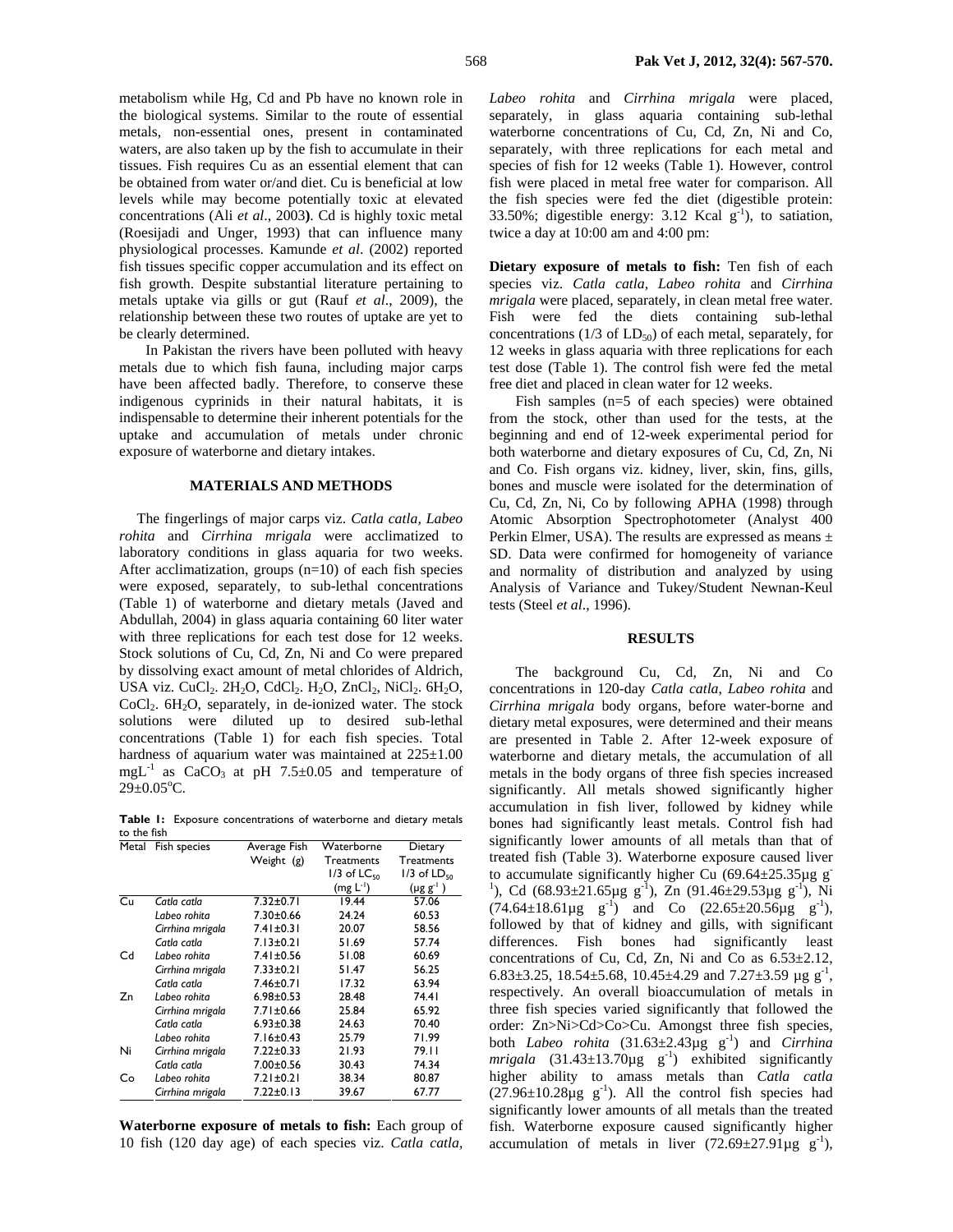**Table 2:** Organ-based metal concentrations (µg g<sup>-1</sup>) in three fish species before sub-lethal exposures

| Metal          | <b>Fish Species</b>                                                                                | Kidney           | Liver            | <b>Skin</b>      | <b>Muscles</b>   | Fins             | Gills            | <b>Bones</b>     |
|----------------|----------------------------------------------------------------------------------------------------|------------------|------------------|------------------|------------------|------------------|------------------|------------------|
|                | Catla catla                                                                                        | $8.11 \pm 0.02$  | $3.03 \pm 0.01$  | $1.14 \pm 0.00$  | $8.08 \pm 0.02$  | $0.88 + 0.00$    | $6.56 \pm 0.01$  | $12.44 \pm 1.23$ |
|                | Labeo rohita                                                                                       | $12.65 \pm 2.01$ | $14.60 \pm 3.01$ | $9.77 \pm 0.67$  | $6.01 \pm 0.01$  | $14.64 \pm 2.01$ | $8.04 \pm 0.04$  | $2.59 \pm 0.01$  |
| Cu             | Cirrhina mrigala                                                                                   | $8.30 \pm 0.01$  | $3.56 \pm 0.01$  | $11.91 \pm 1.02$ | $10.11 \pm 0.87$ | $9.02 \pm 0.02$  | $0.91 \pm 0.00$  | $10.11 \pm 1.04$ |
|                | Catla catla                                                                                        | 7.47±0.02        | $2.20 \pm 0.00$  | $1.93 \pm 0.00$  | $1.22 \pm 0.00$  | $2.46 \pm 0.01$  | $1.44 \pm 0.00$  | $1.03 \pm 0.00$  |
|                | Labeo rohita                                                                                       | $3.39 \pm 0.01$  | 1.39±0.00        | $5.22 \pm 0.07$  | $3.62 \pm 0.01$  | l.92±0.00        | $3.92 \pm 0.00$  | $16.26 \pm 3.03$ |
| C <sub>d</sub> | Cirrhina mrigala                                                                                   | $3.39 \pm 0.01$  | $5.20 \pm 0.02$  | $2.36 \pm 0.00$  | $1.63 \pm 0.00$  | $1.29 \pm 0.00$  | $3.67 \pm 0.02$  | $1.11 \pm 0.00$  |
|                | Catla catla                                                                                        | $21.43 \pm 4.08$ | $5.23 \pm 0.30$  | $12.56 \pm 1.02$ | $17.00 \pm 2.07$ | $11.19 \pm 2.05$ | $15.44 \pm 3.06$ | $10.28 \pm 1.03$ |
|                | Labeo rohita                                                                                       | 21.69±4.87       | $9.72 \pm 1.23$  | $9.98 \pm 1.37$  | 27.70±5.63       | $15.85 \pm 3.81$ | $20.71 \pm 3.26$ | $21.22 \pm 2.21$ |
| Zn             | Cirrhina mrigala                                                                                   | $26.15 \pm 5.01$ | 31.18±4.04       | $11.67 \pm 2.01$ | $12.57 \pm 1.09$ | 21.59±4.62       | $10.65 \pm 2.10$ | $17.38 \pm 2.37$ |
|                | Catla catla                                                                                        | $20.77 \pm 3.81$ | 20.98±3.02       | 22.00±3.49       | $13.01 \pm 2.67$ | $13.37 \pm 2.01$ | $14.28 \pm 2.93$ | $16.06 \pm 2.24$ |
|                | Labeo rohita                                                                                       | $11.55 \pm 1.26$ | $8.02 \pm 1.00$  | $22.52 \pm 3.20$ | $6.92 \pm 0.01$  | $12.38 \pm 2.12$ | $11.99 \pm 0.98$ | $11.23 \pm 2.01$ |
| Ni             | Cirrhina mrigala                                                                                   | $8.17 \pm 1.04$  | $5.61 \pm 0.06$  | 34.72±6.23       | $5.49 \pm 0.01$  | $8.18 \pm 1.01$  | $13.52 \pm 2.03$ | $16.74 \pm 2.90$ |
|                | Catla catla                                                                                        | $2.74 \pm 0.00$  | $0.80 \pm 0.00$  | $4.57 \pm 0.03$  | $1.09 \pm 0.00$  | 1.96±0.00        | $3.87 \pm 0.01$  | $0.22 \pm 0.00$  |
|                | Labeo rohita                                                                                       | $1.23 \pm 0.00$  | $0.85 \pm 0.00$  | $1.34 \pm 0.01$  | $18.29 \pm 2.63$ | $12.59 \pm 2.05$ | $0.81 \pm 0.00$  | $8.69 \pm 0.06$  |
| Co             | Cirrhina mrigala                                                                                   | $3.12 \pm 0.01$  | $0.72 \pm 0.00$  | $2.08 + 0.00$    | $3.69 \pm 0.05$  | $2.16 \pm 0.01$  | $3.46 \pm 0.01$  | 1.94±0.00        |
|                | Species means with similar letters for each metal in a column are statistically similar at P<0.05. |                  |                  |                  |                  |                  |                  |                  |

**Table 3:** Accumulation of metals (µg g<sup>-1</sup>) in fish organs during water-borne and dietary exposures

| Metals/Species               | Kidney             | Liver              | Skin                | <b>Muscles</b>     | Fins                                                                                                      | Gills              | <b>Bones</b>      | Treatment                |
|------------------------------|--------------------|--------------------|---------------------|--------------------|-----------------------------------------------------------------------------------------------------------|--------------------|-------------------|--------------------------|
|                              |                    |                    |                     |                    |                                                                                                           |                    |                   | *Means (±SD)             |
| Metals Accumulation x Organs |                    |                    |                     |                    |                                                                                                           |                    |                   |                          |
| <b>Treated fish</b>          |                    |                    |                     |                    |                                                                                                           |                    |                   |                          |
| Cu                           | 44.87±23.24b       | 69.64±25.35a       | 32.99±19.52c        | 17.99±09.65e       | 14.00±06.85f                                                                                              | 21.10±13.52de      | $6.53 \pm 2.12f$  | $9.59 \pm 21.7$ le       |
| Cd                           | 42.54±18.52b       | 68.93±21.65a       | $18.62 \pm 21.53$ d | 14.68±08.25e       | 08.57±04.23f                                                                                              | 34.92±18.56c       | $6.83 \pm 3.25f$  | 27.87±22.45c             |
| Zn                           | 62.00±28.26b       | 91.46±29.53a       | 37.65±23.59d        | 32.07±19.56e       | 28.59±22.25f                                                                                              | 49.01±21.25c       |                   | 18.54±5.68g 45.61±24.67a |
| Ni                           | 42.34±19.25b       | 74.64±18.61a       | 32.52±18.52c        | 26.26±15.36de      | 24.28±19.52e                                                                                              | 34.19±25.32c       | $10.45 \pm 4.29f$ | 34.96±20.10b             |
| Co                           | 16.44±13.52bcd     | 22.65±20.56ab      | $13.93 \pm 8.56c$   | 8.09±04.59e        | 10.63±05.35de                                                                                             | 16.65±09.58b       | $7.27 \pm 3.59$ f | $13.66 \pm 5.46$ d       |
| Control fish                 |                    |                    |                     |                    |                                                                                                           |                    |                   |                          |
| Cu                           | 20.18±5.43a        | 22.03±11.60a       | 21.39±5.44a         | 17.06±5.76b        | $5.78 \pm 1.59$ d                                                                                         | $13.6 \pm 1.98c$   | $4.71 \pm 1.37$ d | 14.96±7.24c              |
| Cd                           | 20.77±5.56b        | 24.92±2.58a        | $9.61 \pm 5.03$ d   | $6.64 \pm 1.74$ ef | $5.57 \pm 1.57$ fg                                                                                        | 14.24±1.08c        | $3.31 \pm 1.36g$  | $12.15 \pm 8.16$ d       |
| Zn                           | 28.17±2.22b        | 42.59±7.81a        | 25.22±1.47c         | 25.42±2.89c        | $16.18 \pm 2.20$ d                                                                                        | 28.14±6.73b        | $13.13 \pm 6.44e$ | 25.55±9.54a              |
| Ni                           | 20.60±7.71b        | 34.03±8.94a        | $20.33 \pm 3.86 b$  | $10.81 \pm 2.91 d$ | 14.18±288c                                                                                                | 21.05±8.04b        | $5.20 \pm 2.24e$  | 18.02±9.20b              |
| Co                           | $4.06 \pm 1.30$ cd | $6.10 \pm 2.17$ bc | $8.51 \pm 5.20a$    | $4.26 \pm 1.5$ lcd | 5.40±2.40cd                                                                                               | $8.61 \pm 2.88$ ab | 3.39±1.37d        | 5.76±2.10e               |
| Fish Species x Organs        |                    |                    |                     |                    |                                                                                                           |                    |                   |                          |
| <b>Treated fish</b>          |                    |                    |                     |                    |                                                                                                           |                    |                   |                          |
| Catla catla                  | 35.53±18.88b       | 60.11±28.57a       | 26.99±9.16d         | 17.29±18.30e       | 17.14±12.01e                                                                                              | 31.17±18.56c       | $7.45 \pm 2.34f$  | 27.96±10.28b             |
| Labeo rohita                 | 48.18±23.09b       | 70.41±30.48a       | $0.53 \pm 14.12c$   | $18.59 \pm 9.11$ d | 15.86±6.80f                                                                                               | 28.80±12.53c       | $9.09 \pm 3.52e$  | $31.63 \pm 2.43a$        |
| Cirrhina mrigala             | $41.21 \pm 22.11b$ | 65.87±35.42a       | 23.91±11.45d        | 23.57±13.50d       | 18.64±14.01e                                                                                              | 33.56±20.24c       | $13.22 \pm 6.37f$ | 31.43±13.70a             |
| Control fish                 |                    |                    |                     |                    |                                                                                                           |                    |                   |                          |
| Catla catla                  | 15.70±8.79c        | 25.71±11.28a       | 16.40±7.80bc        | $11.73 \pm 8.73$ d | $9.64 \pm 5.16e$                                                                                          | $16.91 \pm 9.03b$  | $5.36 \pm 3.88$ f | 14.49±6.29b              |
| Labeo rohita                 | 18.99±8.60b        | 23.00±11.50a       | 17.37±7.38cd        | $11.99 \pm 7.24e$  | $9.51 \pm 4.61$ f                                                                                         | 16.53±6.34d        | $4.28 \pm 1.78$ g | 14.52±7.06b              |
| Cirrhina mrigala             | 21.58±9.32b        | 29.10±18.16a       | $17.27 \pm 8.16c$   | 14.80±8.72d        | 9.10±6.00e                                                                                                | 17.94±8.01c        | $8.20 \pm 6.76e$  | $16.85 \pm 8.74a$        |
| Metal Source x Organs        |                    |                    |                     |                    |                                                                                                           |                    |                   |                          |
| <b>Treated fish</b>          |                    |                    |                     |                    |                                                                                                           |                    |                   |                          |
| Water-borne                  | 45.14±18.70b       | 72.69±27.91a       | 30.81±12.64d        | 22.65±17.34e       | 22.23±11.74e                                                                                              | 39.47±21.13c       | $12.14 \pm 6.25f$ | 35.02±11.78a             |
| Diet-borne                   | 38.13±24.90b       | 58.23±32.44a       | 23.48±9.90c         | 16.98±9.00d        | 12.20±11.94e                                                                                              | 22.88±10.46c       | 7.70±3.84f        | 25.66±12.24b             |
| Control fish                 |                    |                    |                     |                    |                                                                                                           |                    |                   |                          |
| Water-borne                  | $17.53 \pm 9.16b$  | 24.23±10.34a       | $16.21 \pm 7.28b$   | 12.30±8.25c        | $9.00 \pm 4.97$ c                                                                                         | $16.27 \pm 6.72b$  | $5.28 + 4.73d$    | 14.40±5.16a              |
| Diet-borne                   | 19.70±8.94b        | $25.63 \pm 15.01a$ | 15.79±8.10c         | 13.63±8.34d        | $9.83 \pm 5.50e$                                                                                          | 17.98±8.70c        | $4.60 + 4.86f$    | 15.30±4.11a              |
|                              |                    |                    |                     |                    | Means with same letters in a single row and *treatment means in column are statistically non-significant. |                    |                   |                          |

followed by that in kidney  $(45.14 \pm 18.70 \mu g g^{-1})$ , gills  $(39.47 \pm 21.13 \mu g g^{-1})$ , skin  $(30.81 \pm 12.64 \mu g g^{-1})$ , muscle  $(22.65 \pm 17.34 \mu g g^{-1})$ , fins  $(22.23 \pm 11.74 \mu g g^{-1})$  and bones  $(12.14 \pm 6.25 \mu g g^{-1})$ . Dietary exposure caused significant escalation of metals in fish liver  $(58.23\pm32.44\mu g g^{-1})$  also while it was lowest in bones  $(7.708\pm3.84\mu g g^{-1})$ . Dietary exposure of metals to the three fish species resulted in their significant accumulation that followed the order: Zn>Ni>Cd>Cu>Co.

# **DISCUSSION**

The waterborne exposure of metals caused pronounced hypersensitivity in fish behavior (Javed, 2012) than that of dietary treatments. Metals can enter the fish through diet and water intakes that could start accumulating in liver, kidney, skin, muscles, fins, gills and bones (Rauf *et al*., 2009). Accumulations of metals were significantly higher in fish liver, followed by that in

kidney while bones showed significantly least tendency to amass all metals. Higher levels of Cd, Pb, Cu, Zn and Fe were reported in the liver and gills of *Dicentrachus labrax, Sparus aurata, Scomberomorus cavalla* and *Mugil cephalus* by Ploetz *et al*. (2007) and Dural *et al*. (2007). Yilmaz *et al*. (2007) reported that liver and gills of *Lepornis gibbosus* and *Leuciscus cephalus* showed significantly higher tendency to accumulate Cd, Cu and Co while fish muscle exhibited least tendency to accumulate metals owing to the presence of small quantity of binding proteins (Allen-Gill and Martynov, 1995). Murugan *et al.* (2008) reported Zn accumulation in *Channa punctatus* body organs that followed the order: liver>kidney>intestine>gill>muscle. Among the three species, both *Labeo rohita* and *Cirrhina mrigala* exhibited significantly higher ability to amass metals than that of *Catla catla*. Zn accumulations were significantly higher in all the three fish species while amassing of Co was significantly least. Significant differences for the